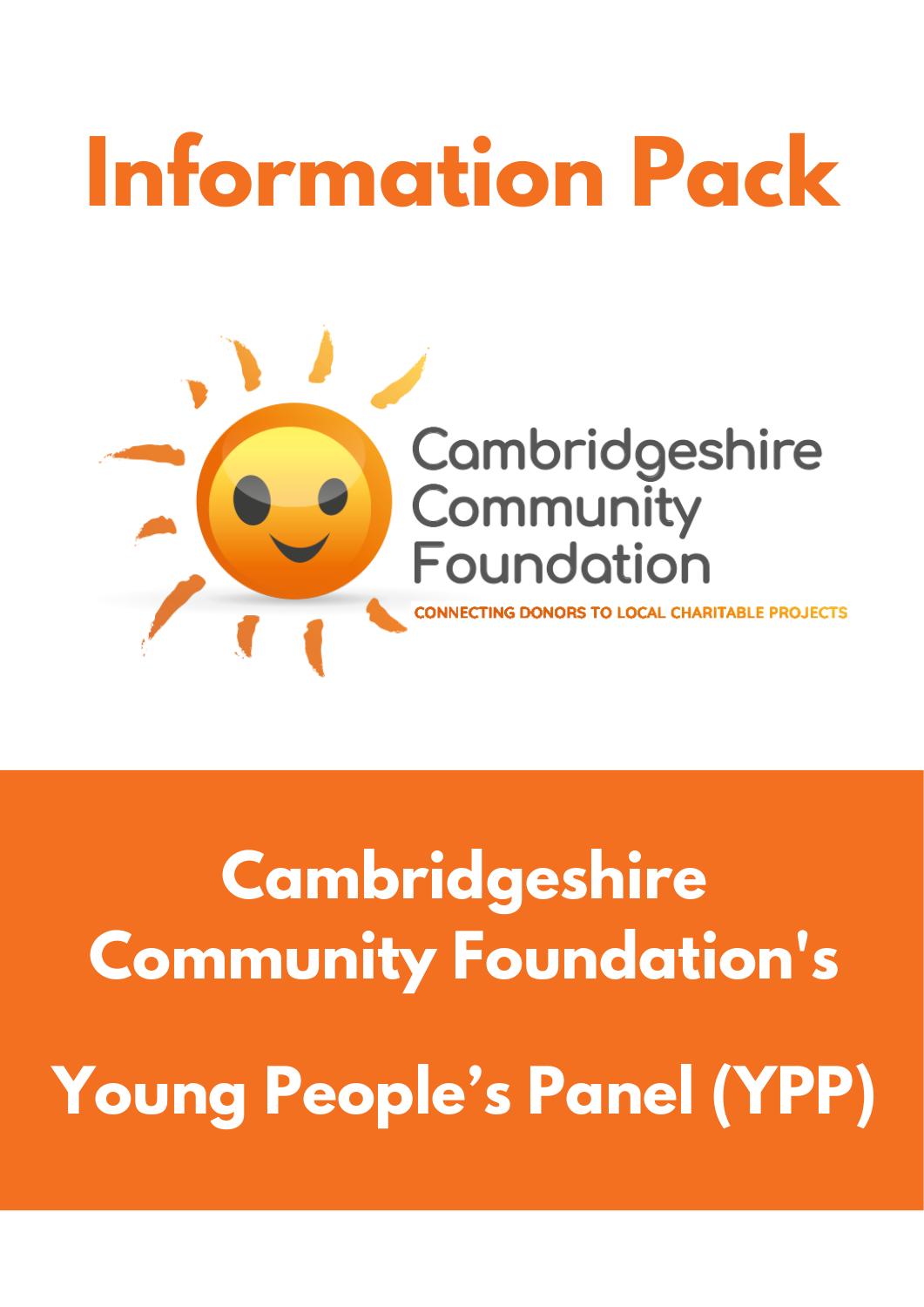

### **Introduction from the CEO**

Thank you for your interest in Cambridgeshire Community Foundation (CCF). We provide grants to community groups and local charities to help them support people facing challenges, disadvantages, and inequality. The money to do this comes from our donors – people, businesses and councils who believe in our work to improve the lives of people and communities across Cambridgeshire. Our latest Vital Signs 2021 report illustrates some of the problems that we are trying to address.

In March 2020 we launched our Coronavirus Community Fund and began fund raising immediately. The speed with which we were able to mobilise meant we were the first grantmaker in the county to start getting money to people in the most need. Our unique position, connecting Donors with local groups, enabled us not only to raise a total of £1.5 million but to distribute it quickly to support people throughout the pandemic. Taking this leading role in inspiring and co-ordinating the community response to Coronavirus was in addition to our regular work.

This has reinforced recognition of CCF as the local lead for Cambridgeshire philanthropy and our expertise in understanding the challenges communities face. Perhaps never have our communities been more important to meet the challenges that the pandemic has brought, particularly to the most vulnerable in our communities.

We are passionate in our work and we know that we need to listen to the communities that we work with to understand how to help. This is where the Young People's Panel (YPP) comes in. Communities best understand the challenges they face and how to overcome these. The nature of projects we support is wide-ranging. From projects supporting people to overcome health challenges, tackle isolation, through to projects to improve our environment - our impact is wide but is centred on improving the life chances of people across Cambridgeshire. We want young people's voice to help shape our work – including the types of projects we should fund, how we spread the word about CCF and how groups can access our grants. The YPP will have a particular focus on assessing CCF's support of, communication with, and inclusion of young people.

I hope that you might be able to be part of this journey. There is so much more to do. For many people in Cambridgeshire, life is challenging, and the additional pressures brought by the pandemic means that CCF's work is more important than ever.

In this pack, you will read more about CCF and the YPP. Thank you for taking the time to learn more about CCF and we look forward to you being a part of our YPP.

Michael O'Toole

Michael O'Toole, Chief Executive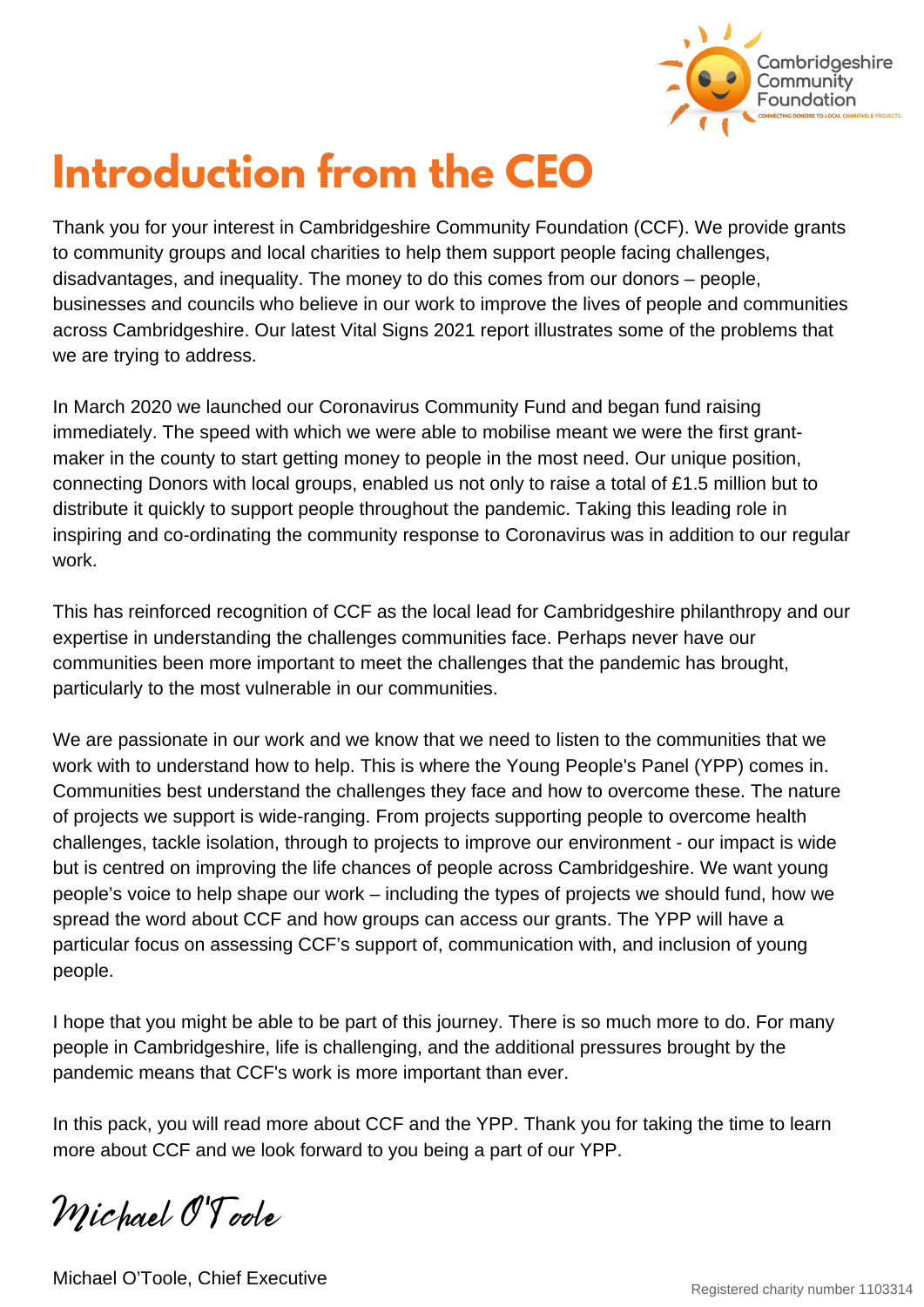

### **About CCF**

CCF is a registered charity founded in 2004. We operate across the whole of Cambridgeshire, including Peterborough.

#### **Our purpose**

To improve the quality of life for the people of Cambridgeshire, especially focussing on the more vulnerable or disadvantaged.

To achieve this we work with donors, local authorities, businesses, charities and community groups to:

- Actively inspire philanthropy and increase resources for communities in Cambridgeshire
- Invest in important community projects through grants
- Provide leadership on critical community issues

#### **Our vision**

To harness the county's success & economic performance to reduce inequity & social problems by empowering communities to help themselves.

Our role is to understand local issues and create strategic grant-making to help communities address challenges and make positive change.

Over the past 18 years, we have awarded grants of almost £25 million. We distribute around 700- 1,000 grants each year and, last year, this was worth a record total value of £3.8m. We fund a wide range of projects. We fund projects supporting people to overcome health challenges, live independently, tackle homelessness and to support wellbeing. We also fund an increasing amount of projects to improve our environment.

#### **CCF Team**

We achieve all of the above with a small, dedicated team of 9 staff, 15 Trustees and about 30 volunteers, including our President and Vice-Presidents. Our office is based in Cambridge on Newmarket Road.

To learn more about our team, please visit [cambscf.org.uk/our-team](https://www.cambscf.org.uk/our-team)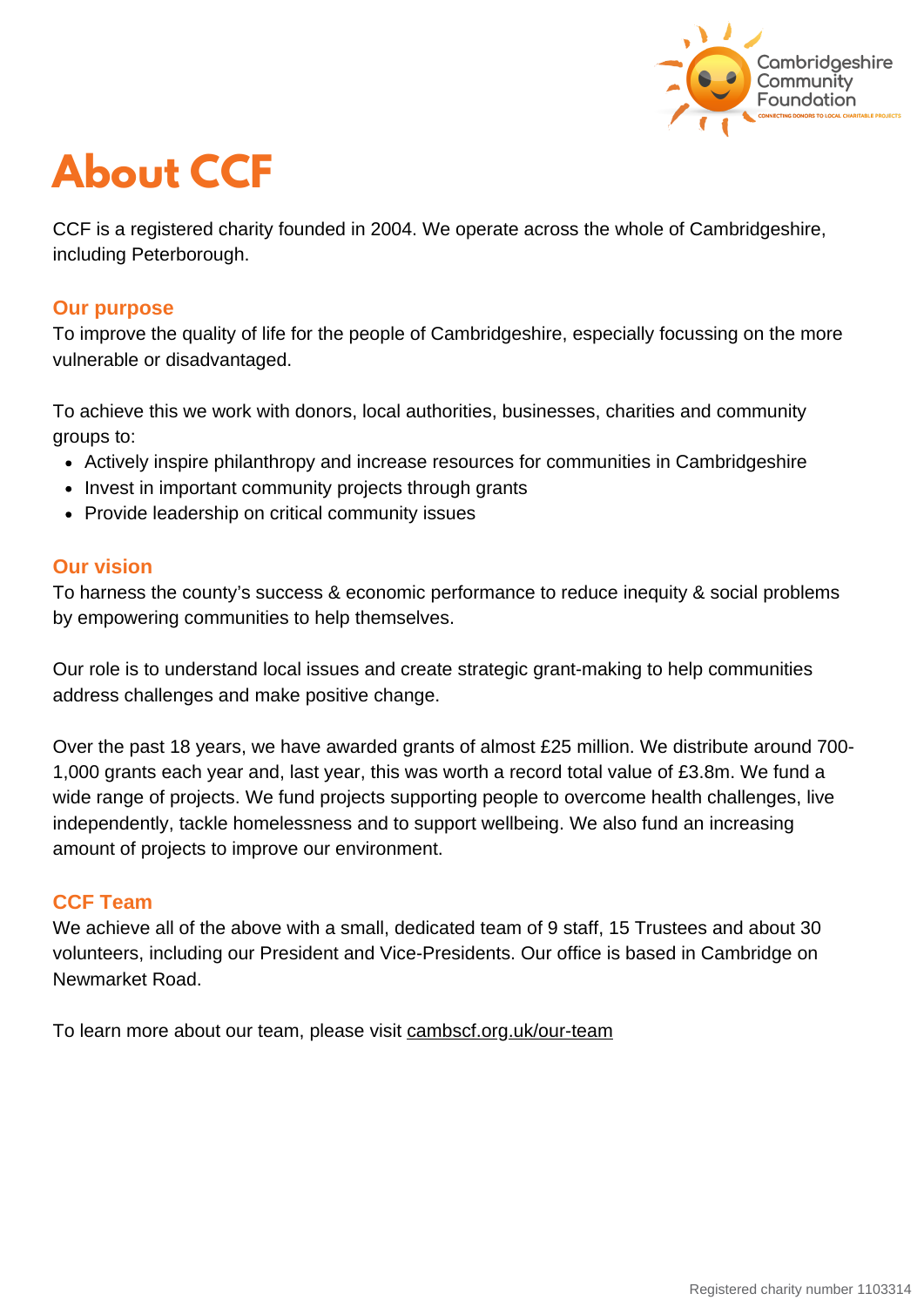

# **Young People's Panel (YPP)**

#### **YPP's purpose**

- Provide young people's voice & perspective to CCF, to help us achieve maximum impact for young people in the communities we support
- Represent young people from a broad spectrum of Cambridgeshire communities
- Help CCF decide how grants can achieve the best impact to improve young people's lives and life chances
- Encourage a positive culture and values within CCF

#### **YPP role in building CCF's profile**

- Panel members will act as ambassadors for CCF to build profile, awareness, and relationships
- There will be opportunities to be involved in CCF meetings, local media, and events

#### **Skill development**

CCF is keen to support the development of it's Young Panel members. Alongside the work of the panel, members will have the opportunity to engage in mentoring with representatives from Cambridge Ahead's Young Advisory Committee. They will also be able to create their own development plan, tailored to the skills they are most interested in learning. Some of these skills might be:

- Leadership skills
- Good communication and interpersonal skills
- Experience of meetings and committee work
- Confidence
- Understanding of some of the issues facing communities in Cambridgeshire

#### **Details of YPP membership**

- YPP core members will be aged 18-29.
- CCF staff and members of Cambridge Ahead Youth Advisory Committee will also be part of the YPP.

#### Term

- Members will serve an initial two-year term and are eligible for re-appointment for up to three additional one-year terms.
- Members may leave the YPP at any time.

#### YPP Launch

- The YPP will be launched at a workshop in October 2022.
- Young people who are interested in being part of the YPP will be invited to attend the workshop that will take place in the morning/lunch time at a venue, to be confirmed.
- The workshop will consider a range of options for how the YPP can best work. We believe that the members will know best what they can offer.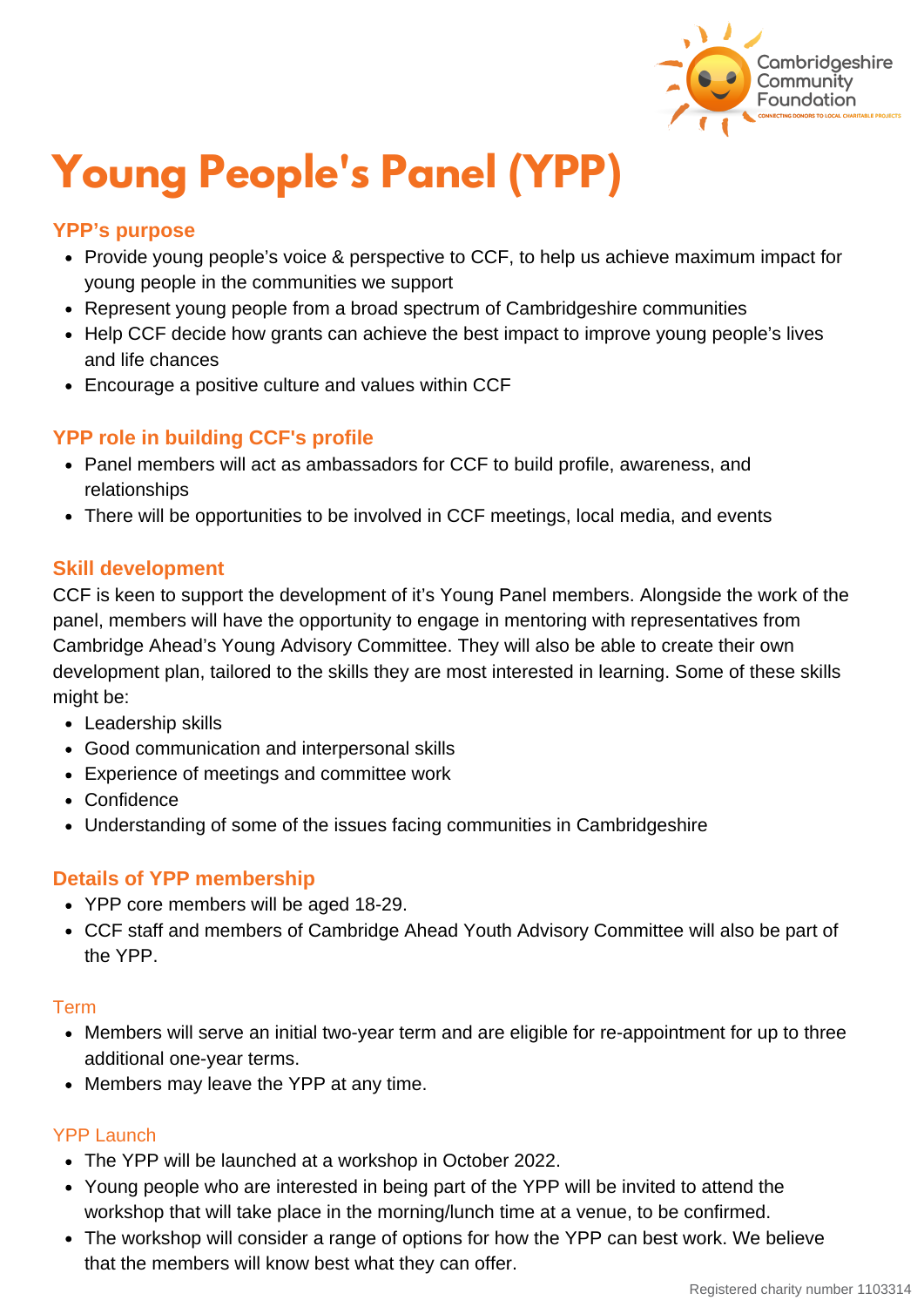

#### **Expenses**

- The YPP member role is a voluntary role.
- Expenses for travel etc. will be covered by CCF.
- If there are additional needs for support to access and participate in sessions and activities, these can be discussed with CCF during the application process or at the time of appointment as necessary.
- CCF will always try to provide whatever support is needed for young people to engage with these sessions.

#### **Meetings**

- It is expected that there will be 1-2 in-person meetings each year and other meetings will be held by Zoom.
- In person meetings may be held in Cambridge or at other locations across the county.
- YPP members' views will be sought via emails, surveys, etc.

#### **Mentoring**

Members of the Cambridge Ahead Youth Advisory Committee have experience in capturing the thinking of young people about their future and their ideas for the future of Cambridgeshire. Representatives from the Cambridge Ahead Youth Advisory Committee will be part of the YPP and will be able to support new members of the YPP.

#### Time commitment

- 1-2 in-person meetings per year with required attendance (in difficult circumstances, attendance can be online).
- Other meetings will be held as CCF continues to develop these strategies. You will have at least a week's notice before these meetings, and attendance isn't mandatory but is highly encouraged. These additional meetings will be held over Zoom.
- There will be further opportunities to attend events, meetings with stakeholders, and celebrations with CCF.